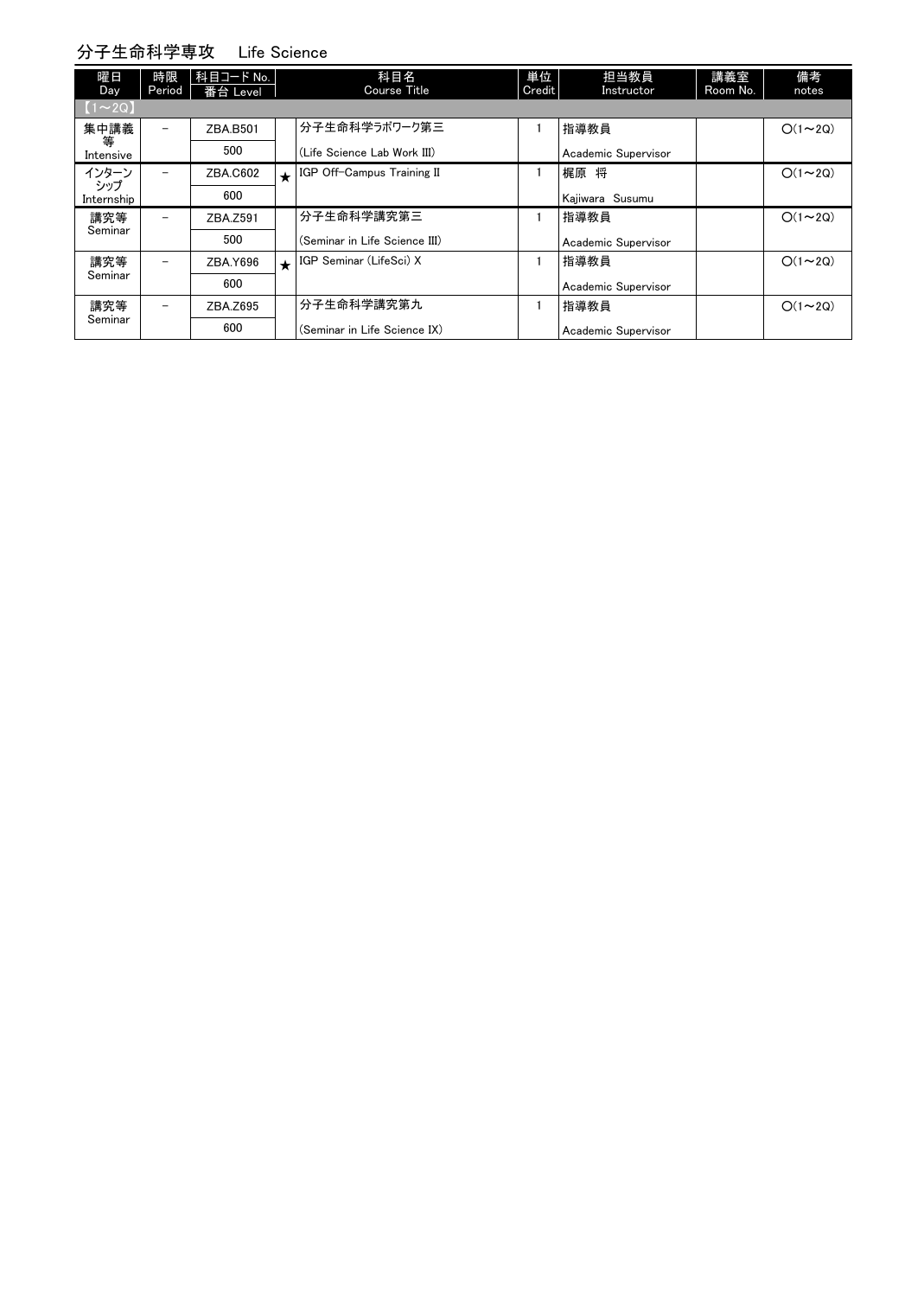#### 生体システム専攻 Biological Sciences

| 曜日<br>Day         | 時限<br>Period | 科目コード No.<br>番台 Level |            | 科目名<br>Course Title        | 単位<br>Credit | 担当教員<br>Instructor  | 講義室<br>Room No. | 備考<br>notes   |
|-------------------|--------------|-----------------------|------------|----------------------------|--------------|---------------------|-----------------|---------------|
| $[1 \sim 2Q]$     |              |                       |            |                            |              |                     |                 |               |
| インターン             |              | ZBA.C602              | $\bigstar$ | IGP Off-Campus Training II | 1            | 梶原 将                |                 | $O(1\sim 2Q)$ |
| シップ<br>Internship |              | 600                   |            |                            |              | Kajiwara Susumu     |                 |               |
| 講究等               |              | ZBB.Y692              | $\star$    | IGP Seminar (BioSci) VI    |              | 指導教員                |                 | $O(1\sim 2Q)$ |
| Seminar           |              | 600                   |            |                            |              | Academic Supervisor |                 |               |
| 講究等<br>Seminar    |              | ZBB.Y694              | $\bigstar$ | IGP Seminar (BioSci) VIII  | 1            | 指導教員                |                 | $O(1\sim 2Q)$ |
|                   |              | 600                   |            |                            |              | Academic Supervisor |                 |               |
| 講究等               |              | ZBB.Y696              | $\star$    | IGP Seminar (BioSci) X     |              | 指導教員                |                 | $O(1\sim 2Q)$ |
| Seminar           |              | 600                   |            |                            |              | Academic Supervisor |                 |               |
| 講究等               |              | ZBB.Z691              |            | 生体システム講究第五                 | 1            | 指導教員                |                 | $O(1\sim 2Q)$ |
| Seminar           |              | 600                   |            | (Seminar in Biosystem V)   |              | Academic Supervisor |                 |               |
| 講究等<br>Seminar    |              | ZBB.Z693              |            | 生体システム講究第七                 |              | 指導教員                |                 | $O(1\sim 2Q)$ |
|                   |              | 600                   |            | (Seminar in Biosystem VII) |              | Academic Supervisor |                 |               |
| 講究等<br>Seminar    |              | ZBB.Z695              |            | 生体システム講究第九                 | 1            | 指導教員                |                 | $O(1\sim 2Q)$ |
|                   |              | 600                   |            | (Seminar in Biosystem IX)  |              | Academic Supervisor |                 |               |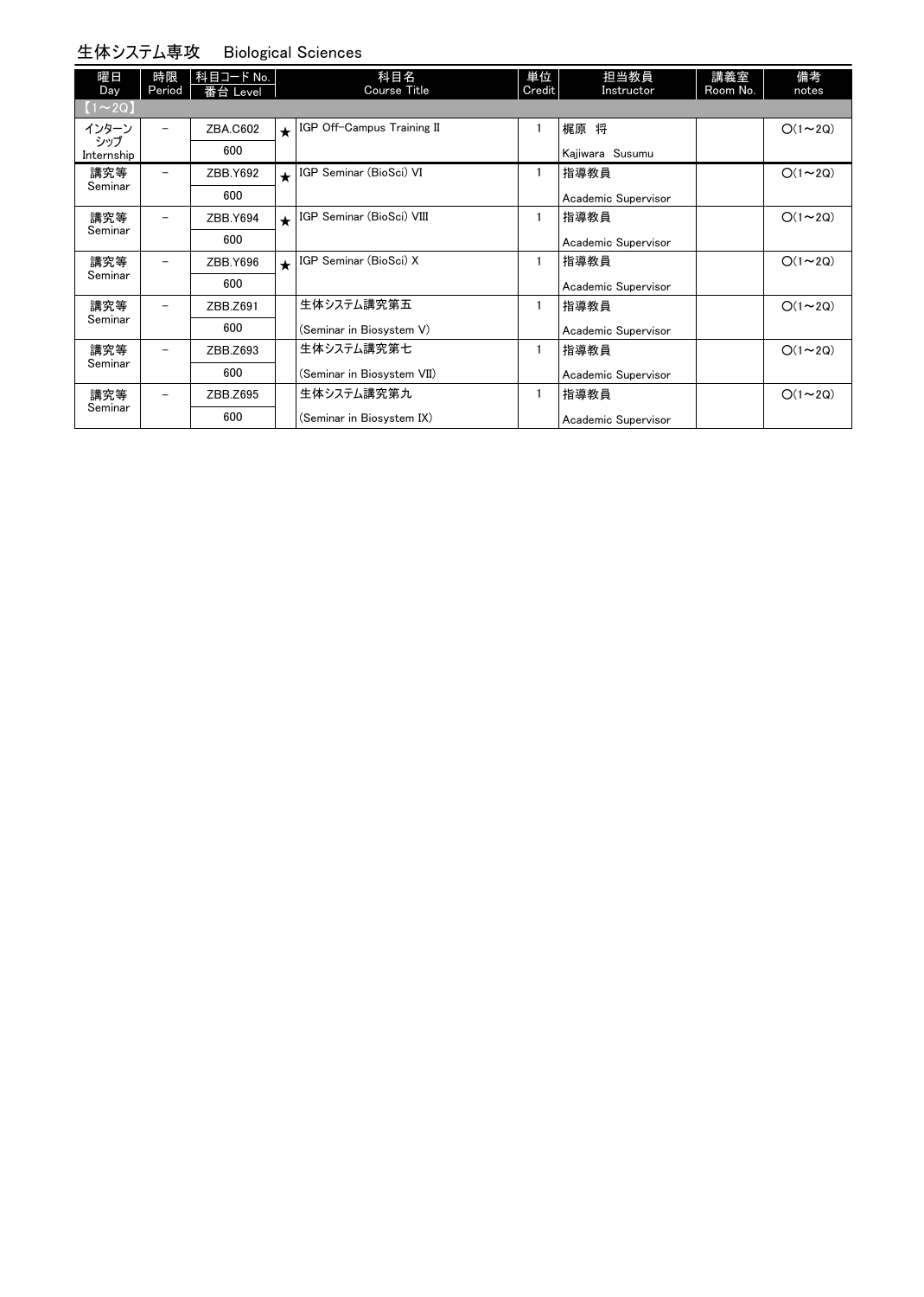#### 生命情報専攻 Biological Information

| 曜日<br>Day                     | 時限<br>Period             | │科目コード No. |                         | 科目名<br><b>Course Title</b>                                 | 単位<br>Credit   | 担当教員<br>Instructor  | 講義室<br>Room No. | 備考<br>notes   |
|-------------------------------|--------------------------|------------|-------------------------|------------------------------------------------------------|----------------|---------------------|-----------------|---------------|
| $(1\!\thicksim\!2\mathrm{Q})$ |                          | 番台 Level   |                         |                                                            |                |                     |                 |               |
| 集中講義                          |                          | ZBC.B401   |                         | 生命理工学特別実験第一(生命情報)                                          | $\overline{2}$ | 指導教員                |                 | $O(1\sim 2Q)$ |
| 等<br>Intensive                |                          | 400        |                         | (Directed Laboratory Works in Biological<br>Information I) |                | Academic Supervisor |                 |               |
| インターン                         | $\equiv$                 | ZBA.C602   | $\overline{\mathbf{r}}$ | IGP Off-Campus Training II                                 | $\mathbf{1}$   | 梶原 将                |                 | $O(1\sim 2Q)$ |
| シップ<br>Internship             |                          | 600        |                         |                                                            |                | Kajiwara Susumu     |                 |               |
| 講究等                           |                          | ZBC.B403   |                         | 生命情報ラボワーク第一                                                | 1              | 指導教員                |                 | $O(1\sim 2Q)$ |
| Seminar                       |                          | 400        |                         | (Biological Information Lab Work I)                        |                | Academic Supervisor |                 |               |
| 講究等                           |                          | ZBC.Y492   | $\star$                 | IGP Seminar (BioInfo) II                                   | 1              | 指導教員                |                 | $O(1\sim 2Q)$ |
| Seminar                       |                          | 400        |                         |                                                            |                | Academic Supervisor |                 |               |
| 講究等                           |                          | ZBC.Z491   |                         | 生命情報講究第一                                                   | 1              | 指導教員                |                 | $O(1\sim 2Q)$ |
| Seminar                       |                          | 400        |                         | (Seminars in Biological Information I)                     |                | Academic Supervisor |                 |               |
| 講究等<br>Seminar                | $\overline{\phantom{a}}$ | ZBC.B501   |                         | 生命情報ラボワーク第三                                                | $\mathbf{1}$   | 指導教員                |                 | $O(1\sim 2Q)$ |
|                               |                          | 500        |                         | (Biological Information Lab Work III)                      |                | Academic Supervisor |                 |               |
| 講究等                           | $\overline{\phantom{0}}$ | ZBC.Y592   | $\star$                 | IGP Seminar (BioInfo) IV                                   | 1              | 指導教員                |                 | $O(1\sim 2Q)$ |
| Seminar                       |                          | 500        |                         |                                                            |                | Academic Supervisor |                 |               |
| 講究等<br>Seminar                |                          | ZBC.Z591   |                         | 生命情報講究第三                                                   | $\mathbf{1}$   | 指導教員                |                 | $O(1\sim 2Q)$ |
|                               |                          | 500        |                         | (Seminars in Biological Information III)                   |                | Academic Supervisor |                 |               |
| 講究等                           |                          | ZBC.Y692   | $\star$                 | IGP Seminar (BioInfo) VI                                   | 1              | 指導教員                |                 | $O(1\sim 2Q)$ |
| Seminar                       |                          | 600        |                         |                                                            |                | Academic Supervisor |                 |               |
| 講究等                           |                          | ZBC.Y694   | $\star$                 | IGP Seminar (BioInfo) VIII                                 | $\mathbf{1}$   | 指導教員                |                 | $O(1\sim 2Q)$ |
| Seminar                       |                          | 600        |                         |                                                            |                | Academic Supervisor |                 |               |
| 講究等                           |                          | ZBC.Y696   | $\star$                 | IGP Seminar (BioInfo) X                                    | $\mathbf{1}$   | 指導教員                |                 | $O(1\sim 2Q)$ |
| Seminar                       |                          | 600        |                         |                                                            |                | Academic Supervisor |                 |               |
| 講究等                           | $\overline{\phantom{0}}$ | ZBC.Z691   |                         | 生命情報講究第五                                                   | $\mathbf{1}$   | 指導教員                |                 | $O(1\sim 2Q)$ |
| Seminar                       |                          | 600        |                         | (Seminars in Biological Information V)                     |                | Academic Supervisor |                 |               |
| 講究等                           | $\overline{\phantom{m}}$ | ZBC.Z693   |                         | 生命情報講究第七                                                   | $\mathbf{1}$   | 指導教員                |                 | $O(1\sim 2Q)$ |
| Seminar                       |                          | 600        |                         | (Seminars in Biological Information VII)                   |                | Academic Supervisor |                 |               |
| 講究等                           |                          | ZBC.Z695   |                         | 生命情報講究第九                                                   | $\mathbf{1}$   | 指導教員                |                 | $O(1\sim 2Q)$ |
| Seminar                       |                          | 600        |                         | (Seminars in Biological Information IX)                    |                | Academic Supervisor |                 |               |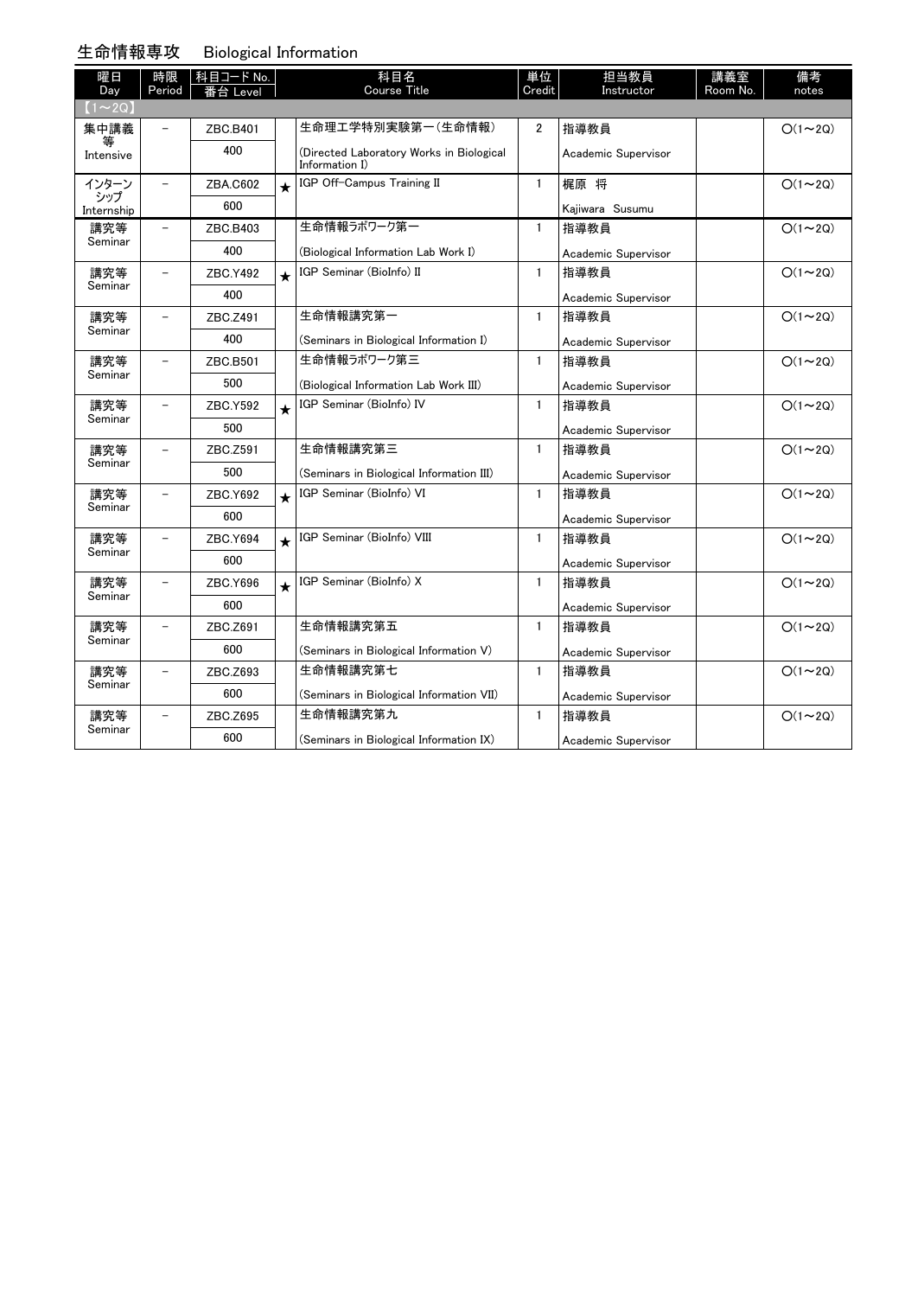### 生物プロセス専攻 Bioengineering

| 曜日                         | 時限     | 科目コード No. |         | 科目名                             | 単位           | 担当教員                | 講義室      | 備考            |
|----------------------------|--------|-----------|---------|---------------------------------|--------------|---------------------|----------|---------------|
| Day                        | Period | 番台 Level  |         | <b>Course Title</b>             | Credit       | Instructor          | Room No. | notes         |
| $(1\sim 2Q)$               |        |           |         |                                 |              |                     |          |               |
| インターン<br>シップ<br>Internship |        | ZBA.C602  |         | K GP Off-Campus Training II     | 1            | 梶原 将                |          | $O(1\sim 2Q)$ |
|                            |        | 600       |         |                                 |              | Kajiwara Susumu     |          |               |
| 講究等                        |        | ZBD.Y492  | $\star$ | IGP Seminar (BioEng) II         | 1            | 指導教員                |          | $O(1\sim 2Q)$ |
| Seminar                    |        | 400       |         |                                 |              | Academic Supervisor |          |               |
| 講究等                        |        | ZBD.Z491  |         | 生物プロセス講究第一                      | $\mathbf{1}$ | 指導教員                |          | $O(1\sim 2Q)$ |
| Seminar                    |        | 400       |         | (Seminar in Bioengineering I)   |              | Academic Supervisor |          |               |
| 講究等                        |        | ZBD.Y592  | $\star$ | IGP Seminar (BioEng) IV         | 1            | 指導教員                |          | $O(1\sim 2Q)$ |
| Seminar                    |        | 500       |         |                                 |              | Academic Supervisor |          |               |
| 講究等                        |        | ZBD.Z591  |         | 生物プロセス講究第三                      | 1            | 指導教員                |          | $O(1\sim 2Q)$ |
| Seminar                    |        | 500       |         | (Seminar in Bioengineering III) |              | Academic Supervisor |          |               |
| 講究等<br>Seminar             |        | ZBD.Y692  | $\star$ | IGP Seminar (BioEng) VI         | 1            | 指導教員                |          | $O(1\sim 2Q)$ |
|                            |        | 600       |         |                                 |              | Academic Supervisor |          |               |
| 講究等                        |        | ZBD.Y694  | $\star$ | IGP Seminar (BioEng) VIII       | $\mathbf{1}$ | 指導教員                |          | $O(1\sim 2Q)$ |
| Seminar                    |        | 600       |         |                                 |              | Academic Supervisor |          |               |
| 講究等                        |        | ZBD.Y696  | $\star$ | IGP Seminar (BioEng) X          | 1            | 指導教員                |          | $O(1\sim 2Q)$ |
| Seminar                    |        | 600       |         |                                 |              | Academic Supervisor |          |               |
| 講究等                        |        | ZBD.Z691  |         | 生物プロセス講究第五                      | 1            | 指導教員                |          | $O(1\sim 2Q)$ |
| Seminar                    |        | 600       |         | (Seminar in Bioengineering V)   |              | Academic Supervisor |          |               |
| 講究等                        |        | ZBD.Z693  |         | 生物プロセス講究第七                      | 1            | 指導教員                |          | $O(1\sim 2Q)$ |
| Seminar                    |        | 600       |         | (Seminar in Bioengineering VII) |              | Academic Supervisor |          |               |
| 講究等                        |        | ZBD.Z695  |         | 生物プロセス講究第九                      | 1            | 指導教員                |          | $O(1\sim 2Q)$ |
| Seminar                    |        | 600       |         | (Seminar in Bioengineering IX)  |              | Academic Supervisor |          |               |